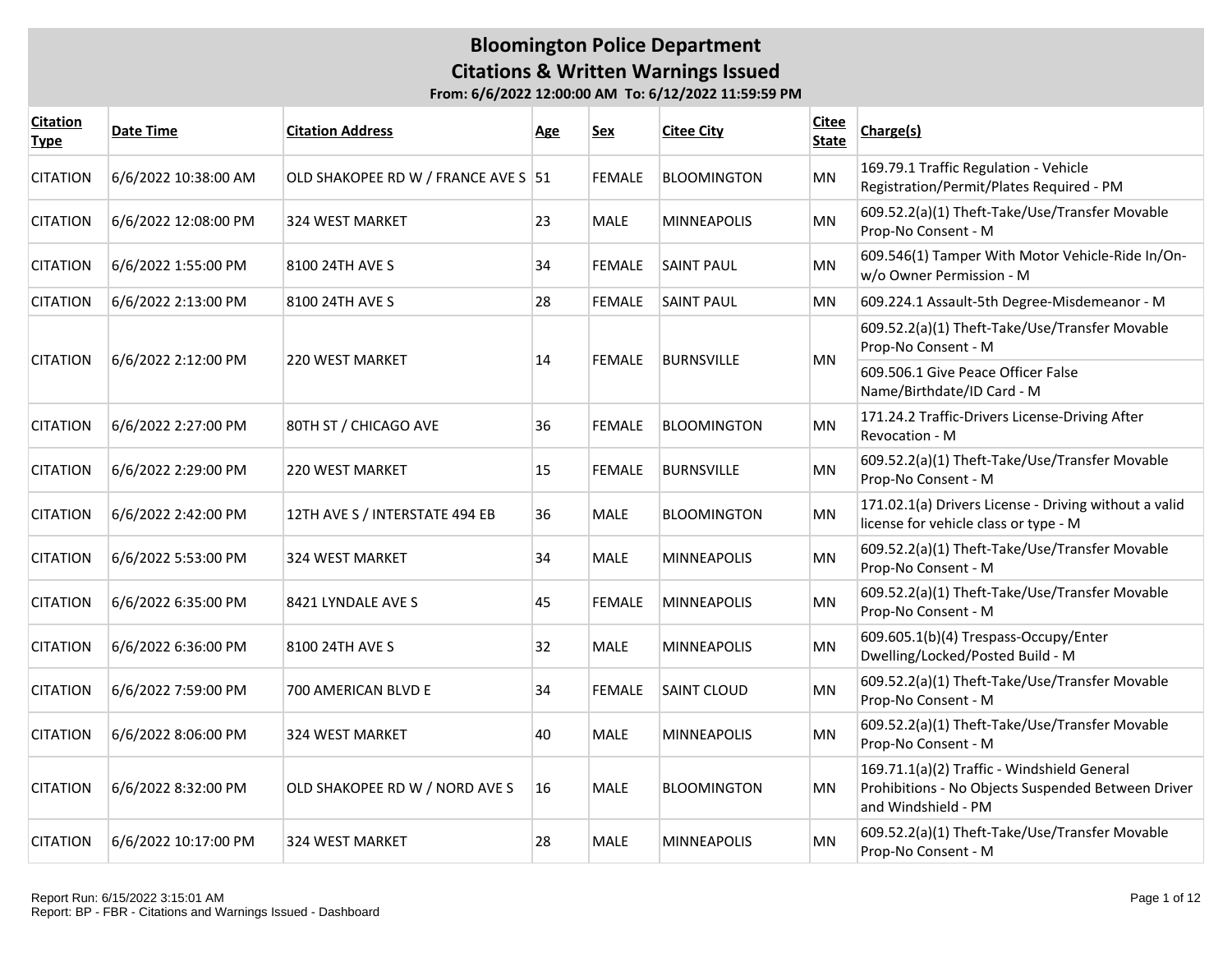| <b>CITATION</b> | 6/6/2022 11:14:00 PM | 90TH ST E / 11TH AVE S              | 75 | <b>MALE</b>   | <b>BLOOMINGTON</b> | MN        | 169.14.5 Traffic - Speeding - Exceed Speed Limit<br>Posted in Local Jurisdiction Speed Zones - PM         |
|-----------------|----------------------|-------------------------------------|----|---------------|--------------------|-----------|-----------------------------------------------------------------------------------------------------------|
|                 |                      |                                     |    |               |                    |           | 609.50.1(2) Obstruct Legal Process-Interfere w/Peace<br>Officer - GM                                      |
|                 |                      |                                     |    | <b>MALE</b>   |                    |           | 169A.20.2(1) Traffic - DWI - Refuse to submit to<br>chemical test; Breath or test refusal or failure - GM |
| <b>CITATION</b> | 6/6/2022 9:54:00 PM  | AMERICAN BLVD E & NICOLLET AVE S 33 |    |               | <b>COON RAPIDS</b> | MN        | 169A.20.1(1) Traffic - DWI - Operate Motor Vehicle<br>Under Influence of Alcohol - M                      |
|                 |                      |                                     |    |               |                    |           | 624.7142.1(5) Carrying Pistol While Under Influence<br>of Alcohol-Concentration 0.10 or more - M          |
|                 |                      |                                     |    |               |                    |           | 152.092(a) Drugs - Possession of Drug Paraphernalia -<br>Use or Possession Prohibited - PM                |
| <b>CITATION</b> | 6/7/2022 12:24:00 AM | 2860 METRO DR                       | 20 | <b>MALE</b>   | SAINT CLOUD        | MN        | 609.487.6 Fleeing a Peace Officer By a Means Other<br>Than a Motor Vehicle - M                            |
| <b>CITATION</b> | 6/7/2022 5:39:00 AM  | 98TH ST W / RICH RD                 | 34 | <b>FEMALE</b> | <b>COON RAPIDS</b> | MN        | 168.09.4 Motor Vehicle Registration - Operate<br>Vehicle With Expired Registration - M                    |
| <b>CITATION</b> | 6/7/2022 8:43:00 AM  | 90TH ST W / FRANCE AVE S            | 36 | <b>FEMALE</b> | <b>BLOOMINGTON</b> | <b>MN</b> | 171.24.1 Traffic-Drivers License-Driving After<br>Suspension - M                                          |
| <b>CITATION</b> | 6/7/2022 10:00:00 AM | 92ND ST W / LYNDALE AVE S           | 41 | <b>FEMALE</b> | <b>EDINA</b>       | <b>MN</b> | 169.79.1 Traffic Regulation - Vehicle<br>Registration/Permit/Plates Required - PM                         |
| <b>CITATION</b> | 6/7/2022 10:27:00 AM | 90TH ST E / NICOLLET AVE S          | 47 | MALE          | <b>BLOOMINGTON</b> | MN        | 169.79.1 Traffic Regulation - Vehicle<br>Registration/Permit/Plates Required - PM                         |
| <b>CITATION</b> | 6/7/2022 11:00:00 AM | 90TH ST W / GRAND AVE S             | 37 | <b>FEMALE</b> | <b>MINNEAPOLIS</b> | <b>MN</b> | 171.24.3 Traffic-Drivers License-Driving After<br>Cancellation - M                                        |
|                 |                      |                                     |    |               |                    |           | 169.791.2(a) Traffic Regulation - Driver Must Carry<br>Proof of Insurance when Operating Vehicle - M      |
| <b>CITATION</b> | 6/7/2022 12:02:00 PM | 7801 LYNDALE AVE S                  | 41 | <b>MALE</b>   | <b>CARVER</b>      | <b>MN</b> | 169.79.1 Traffic Regulation - Vehicle<br>Registration/Permit/Plates Required - PM                         |
| <b>CITATION</b> | 6/7/2022 12:25:00 PM | 90TH ST W / NEWTON AVE S            | 36 | MALE          | <b>BLOOMINGTON</b> | MN        | 169.79.1 Traffic Regulation - Vehicle<br>Registration/Permit/Plates Required - PM                         |
| <b>CITATION</b> | 6/7/2022 1:29:00 PM  | NESBITT AVE S / 99TH ST W           | 43 | <b>FEMALE</b> | <b>BLOOMINGTON</b> | <b>MN</b> | 169.14.2(a) Traffic - Speeding - Exceed Limit - PM                                                        |
| <b>CITATION</b> | 6/7/2022 1:44:00 PM  | 4000 SW COURT                       | 37 | <b>FEMALE</b> | <b>ST. PAUL</b>    | MN        | 609.52.2(a)(1) Theft-Take/Use/Transfer Movable<br>Prop-No Consent - M                                     |
| <b>CITATION</b> | 6/7/2022 1:45:00 PM  | NICOLLET AVE S / 78TH ST E          | 18 | <b>MALE</b>   | <b>BLOOMINGTON</b> | <b>MN</b> | 169.71.4(3) Vehicle - Window Restrictions - Tint Too<br>Dark - PM                                         |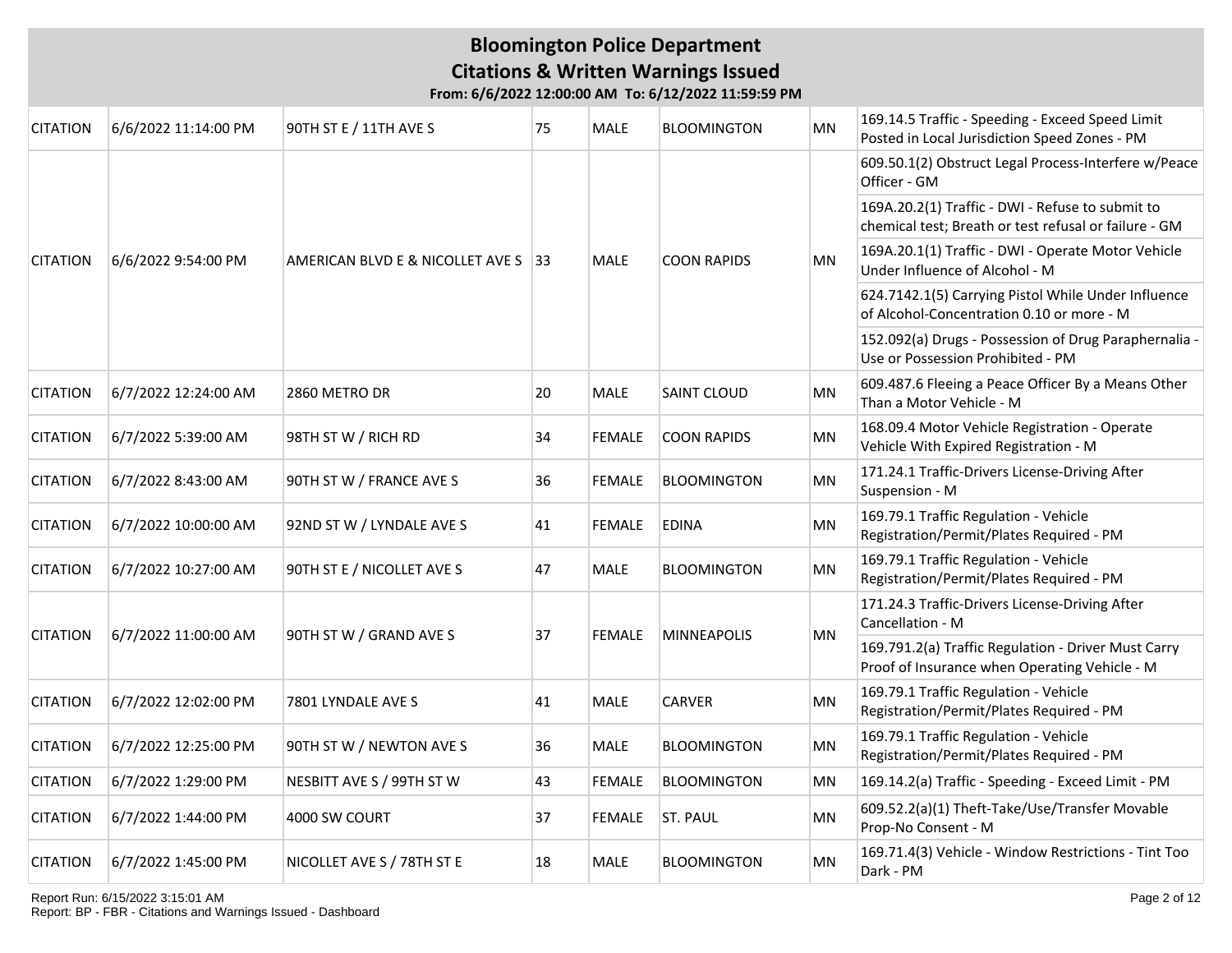|                 | 6/7/2022 3:25:00 PM  | <b>INTERSTATE 494 EB / PENN AVE S</b>      | 21 | <b>MALE</b>   | <b>MINNEAPOLIS</b> | MN        | 171.24.2 Traffic-Drivers License-Driving After<br>Revocation - M                                        |
|-----------------|----------------------|--------------------------------------------|----|---------------|--------------------|-----------|---------------------------------------------------------------------------------------------------------|
| <b>CITATION</b> |                      |                                            |    |               |                    |           | 169.791.2(a) Traffic Regulation - Driver Must Carry<br>Proof of Insurance when Operating Vehicle - M    |
| <b>CITATION</b> | 6/7/2022 3:48:00 PM  | 96TH ST W / JAMES AVE S                    | 77 | <b>MALE</b>   | <b>MINNEAPOLIS</b> | MN        | 169.57.3(a) Traffic Regulation - Vehicle Signals -<br>Maintenance - Good working condition - PM         |
|                 |                      |                                            |    |               |                    |           | 609.52.2(a)(1) Theft-Take/Use/Transfer Movable<br>Prop-No Consent - M                                   |
| <b>CITATION</b> | 6/7/2022 4:19:00 PM  | 324 WEST MARKET                            | 23 | MALE          | <b>SAINT PAUL</b>  | MN        | 609.506.1 Give Peace Officer False<br>Name/Birthdate/ID Card - M                                        |
| <b>CITATION</b> | 6/7/2022 6:04:00 PM  | 8100 24TH AVE                              | 21 | <b>FEMALE</b> | NORTHFIELD         | MN        | 169.09.4 Traffic Collision - Collision with Unattended<br>Vehicle - Notify Victim or Police - M         |
| <b>CITATION</b> | 6/7/2022 6:24:00 PM  | 700 AMERICAN BLVD E                        | 17 | <b>MALE</b>   | <b>RICHFIELD</b>   | MN        | 609.52.2(a)(1) Theft-Take/Use/Transfer Movable<br>Prop-No Consent - M                                   |
| <b>CITATION</b> | 6/7/2022 8:23:00 PM  | 98TH ST W / NORMANDALE BLVD                | 29 | MALE          | <b>MINNEAPOLIS</b> | <b>MN</b> | 169.79.1 Traffic Regulation - Vehicle<br>Registration/Permit/Plates Required - PM                       |
| <b>CITATION</b> | 6/7/2022 8:36:00 PM  | 324 WEST MARKET                            | 28 | MALE          | <b>MINNEAPOLIS</b> | MN        | 609.52.2(a)(1) Theft-Take/Use/Transfer Movable<br>Prop-No Consent - M                                   |
| <b>CITATION</b> | 6/7/2022 8:41:00 PM  | <b>324 WEST MARKET</b>                     | 29 | <b>FEMALE</b> | <b>MINNEAPOLIS</b> | MN        | 609.52.2(a)(1) Theft-Take/Use/Transfer Movable<br>Prop-No Consent - M                                   |
| <b>CITATION</b> | 6/7/2022 9:16:00 PM  | 700 AMERICAN BLVD E                        | 42 | <b>MALE</b>   | <b>CRYSTAL</b>     | <b>MN</b> | 609.52.2(a)(1) Theft-Take/Use/Transfer Movable<br>Prop-No Consent - M                                   |
| <b>CITATION</b> | 6/7/2022 11:16:00 PM | AMERICAN BLVD E / THUNDERBIRD<br><b>RD</b> | 33 | <b>MALE</b>   | <b>BLOOMINGTON</b> | <b>MN</b> | 171.24.2 Traffic-Drivers License-Driving After<br>Revocation - M                                        |
|                 |                      |                                            |    |               |                    |           | 171.24.2 Traffic-Drivers License-Driving After<br>Revocation - M                                        |
| <b>CITATION</b> | 6/7/2022 11:47:00 PM | 90TH ST W / LYNDALE AVE S                  | 28 | <b>MALE</b>   | <b>BLOOMINGTON</b> | <b>MN</b> | 169.791.2(a) Traffic Regulation - Driver Must Carry<br>Proof of Insurance when Operating Vehicle - M    |
| <b>CITATION</b> | 6/8/2022 12:30:00 AM | 10617 MORGAN AVE S                         | 39 | <b>FEMALE</b> | <b>ROSEVILLE</b>   | ΜN        | 169.34.1(a)(15) Traffic Regulation -<br>Stopping/Standing/Parking Where Signs Prohibit<br>Stopping - PM |
| <b>CITATION</b> | 6/8/2022 7:11:00 AM  | OLD SHAKOPEE RD & PENN AVE                 | 28 | <b>FEMALE</b> | <b>BLOOMINGTON</b> | <b>MN</b> | 169.14.5 Traffic - Speeding - Exceed Speed Limit<br>Posted in Local Jurisdiction Speed Zones - PM       |
| <b>CITATION</b> | 6/8/2022 7:16:00 AM  | 2031 OLD SHAKOPEE RD W                     | 51 | <b>MALE</b>   | <b>BLOOMINGTON</b> | <b>MN</b> | 169.14.5 Traffic - Speeding - Exceed Speed Limit<br>Posted in Local Jurisdiction Speed Zones - PM       |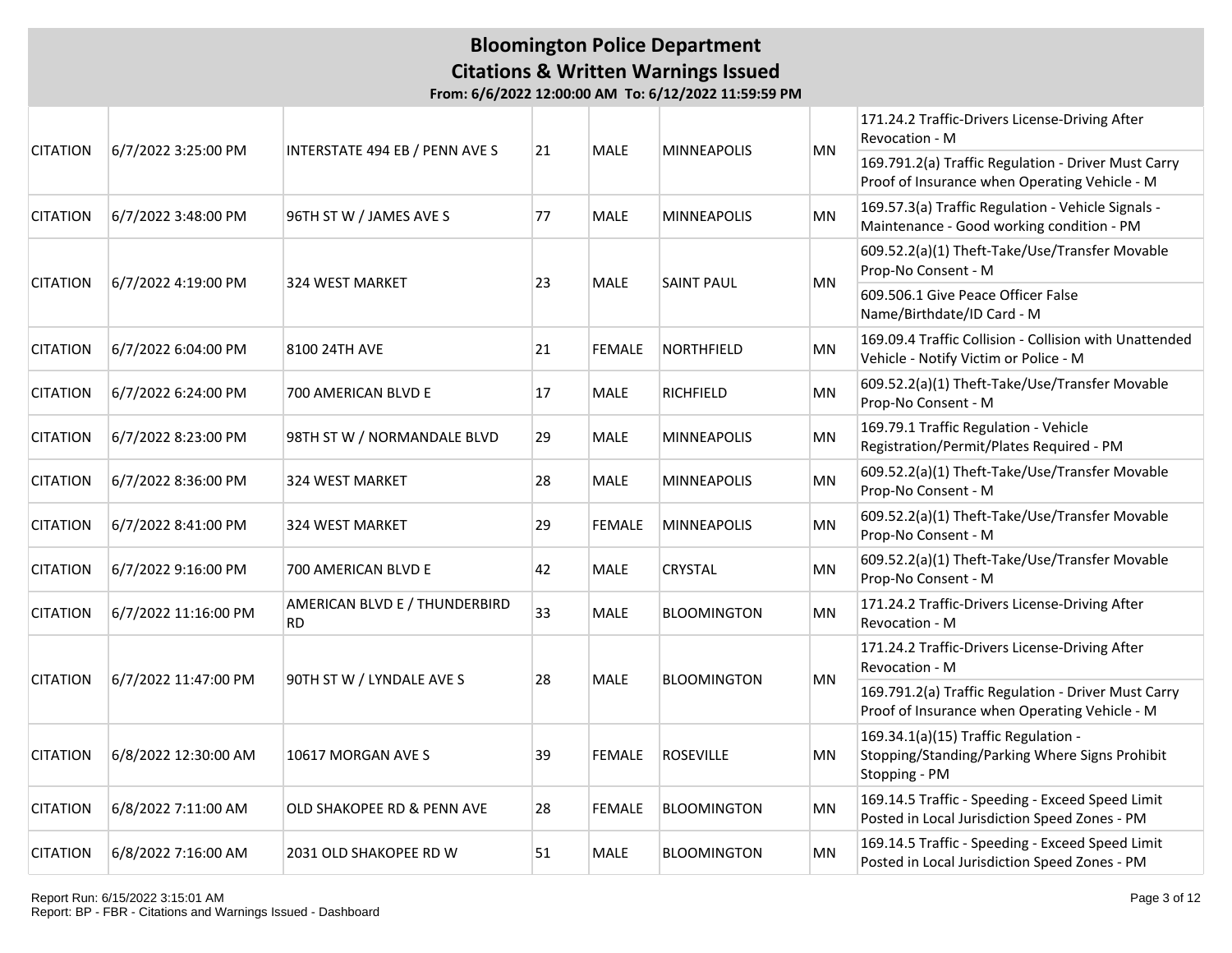### **Bloomington Police Department Citations & Written Warnings Issued From: 6/6/2022 12:00:00 AM To: 6/12/2022 11:59:59 PM**

| <b>CITATION</b> | 6/8/2022 7:24:00 AM  | PENN AVE & OLD SHAKOPEE RD W   | 41 | <b>FEMALE</b> | <b>BLOOMINGTON</b>   | MN        | 169.14.5 Traffic - Speeding - Exceed Speed Limit<br>Posted in Local Jurisdiction Speed Zones - PM                |
|-----------------|----------------------|--------------------------------|----|---------------|----------------------|-----------|------------------------------------------------------------------------------------------------------------------|
| <b>CITATION</b> | 6/8/2022 7:29:00 AM  | OLD SHAKOPEE RD W / PENN AVE S | 31 | <b>MALE</b>   | CRYSTAL              | MN        | 169.14.2(a) Traffic - Speeding - Exceed Limit - PM                                                               |
| <b>CITATION</b> | 6/8/2022 7:45:00 AM  | 2201 VILLAGE LN                | 30 | FEMALE        | EAGAN                | MN        | 169.79.1 Traffic Regulation - Vehicle<br>Registration/Permit/Plates Required - PM                                |
| <b>CITATION</b> | 6/8/2022 7:46:00 AM  | PENN AVE & OLD SHAKOPEE RD W   | 27 | <b>FEMALE</b> | <b>SHAKOPEE</b>      | MN        | 169.14.5 Traffic - Speeding - Exceed Speed Limit<br>Posted in Local Jurisdiction Speed Zones - PM                |
| <b>CITATION</b> | 6/8/2022 7:48:00 AM  | OLD SHAKOPEE RD W & PENN AVE S | 33 | <b>FEMALE</b> | CHASKA               | <b>MN</b> | 169.79.1 Traffic Regulation - Vehicle<br>Registration/Permit/Plates Required - PM                                |
| <b>CITATION</b> | 6/8/2022 7:50:00 AM  | OLD SHAKOPEE RD / PENN AVE     | 52 | <b>MALE</b>   | <b>BLOOMINGTON</b>   | MN        | 169.14.2(a) Traffic - Speeding - Exceed Limit - PM                                                               |
| <b>CITATION</b> | 6/8/2022 7:46:00 AM  | OLD SHAKOPEE RD/PENN AVE S     | 21 | MALE          | <b>APPLE VALLEY</b>  | MN        | 169.14.2(a) Traffic - Speeding - Exceed Limit - PM                                                               |
| <b>CITATION</b> | 6/8/2022 7:58:00 AM  | 2201 VILLAGE LN                | 34 | <b>FEMALE</b> | SAVAGE               | <b>MN</b> | 169.14.5 Traffic - Speeding - Exceed Speed Limit<br>Posted in Local Jurisdiction Speed Zones - PM                |
| <b>CITATION</b> | 6/8/2022 7:56:00 AM  | 8139 FREMONT AVE S             | 37 | <b>MALE</b>   | <b>MINNEAPOLIS</b>   | MN        | 8.38 Park a vehicle where prohibited - PM                                                                        |
| <b>CITATION</b> | 6/8/2022 8:55:00 AM  | 84TH ST W / NORMANDALE BLVD    | 30 | MALE          | <b>SAINT PAUL</b>    | <b>MN</b> | 171.24.2 Traffic-Drivers License-Driving After<br><b>Revocation - M</b>                                          |
| <b>CITATION</b> | 6/8/2022 10:47:00 AM | AMERICAN BLVD E / 5TH AVE S    | 54 | <b>MALE</b>   | <b>FRIDLEY</b>       | <b>MN</b> | 169.79.1 Traffic Regulation - Vehicle<br>Registration/Permit/Plates Required - PM                                |
| <b>CITATION</b> |                      | <b>154 NORTH GARDEN</b>        | 22 | <b>MALE</b>   | <b>BROOKLYN PARK</b> | MN        | 609.52.2(a)(1) Theft-Take/Use/Transfer Movable<br>Prop-No Consent - M                                            |
|                 | 6/8/2022 12:10:00 PM |                                |    |               |                      |           | 609.605.1(b)(8) Trespass-Return to Property Within<br>One Year - M                                               |
| <b>CITATION</b> | 6/8/2022 12:59:00 PM | 97TH ST W / BLAISDELL AVE S    | 26 | <b>FEMALE</b> | EAGAN                | <b>MN</b> | 171.22.1(9) Drivers' Licenses - Display as Valid Any<br>Canceled/Revoked/Suspended Driver's License - M          |
| <b>CITATION</b> | 6/8/2022 1:03:00 PM  | 98TH ST W / LYNDALE AVE S      | 40 | <b>FEMALE</b> | <b>BLOOMINGTON</b>   | MN        | 171.20.2(a) Drivers' Licenses - Operate Motor Vehicle<br>after License Suspension/Revocation/Cancellation -<br>M |
|                 |                      |                                |    |               |                      |           | 169.791.2(a) Traffic Regulation - Driver Must Carry<br>Proof of Insurance when Operating Vehicle - M             |
| <b>CITATION</b> | 6/8/2022 1:15:00 PM  | 98TH ST E / PORTLAND AVE S     | 28 | <b>MALE</b>   | <b>BLOOMINGTON</b>   | <b>MN</b> | 169.79.1 Traffic Regulation - Vehicle<br>Registration/Permit/Plates Required - PM                                |
| <b>CITATION</b> | 6/8/2022 1:21:00 PM  | 98TH ST /PORTLAND AVE          | 36 | <b>MALE</b>   | <b>RICHFIELD</b>     | <b>MN</b> | 171.24.1 Traffic-Drivers License-Driving After<br>Suspension - M                                                 |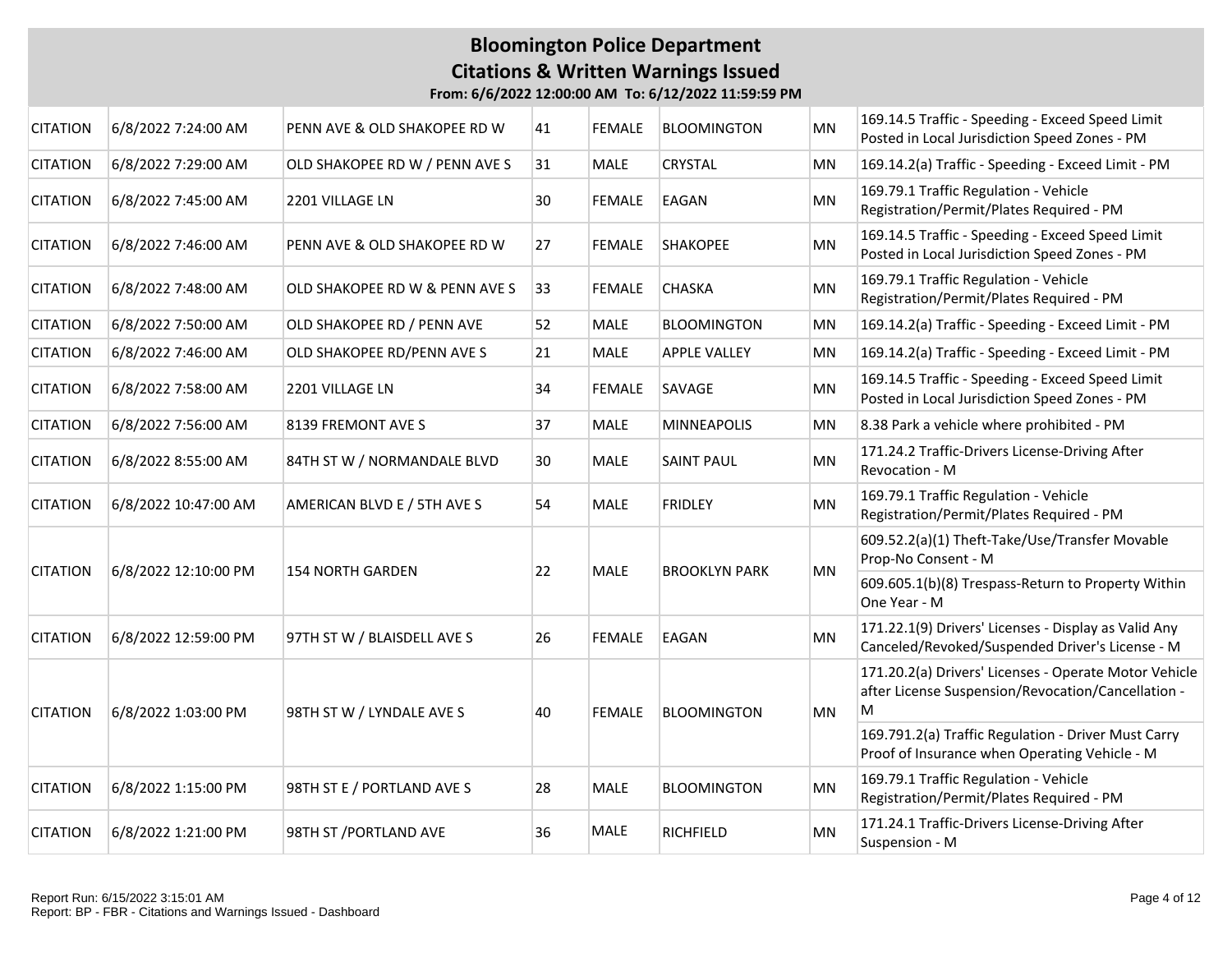| <b>CITATION</b> | 6/8/2022 2:38:00 PM    | 106TH ST W & NORMANDALE BLVD                 | 35 | <b>MALE</b>                                                                            | <b>BLOOMINGTON</b>     | <b>MN</b> | 169.14.5 Traffic - Speeding - Exceed Speed Limit<br>Posted in Local Jurisdiction Speed Zones - PM |
|-----------------|------------------------|----------------------------------------------|----|----------------------------------------------------------------------------------------|------------------------|-----------|---------------------------------------------------------------------------------------------------|
| <b>CITATION</b> | 6/8/2022 3:10:00 PM    |                                              | 29 | <b>MALE</b>                                                                            | <b>MINNEAPOLIS</b>     | MN        | 171.24.1 Traffic-Drivers License-Driving After<br>Suspension - M                                  |
|                 | 90TH ST E / 12TH AVE S |                                              |    | 168.09.4 Motor Vehicle Registration - Operate<br>Vehicle With Expired Registration - M |                        |           |                                                                                                   |
| <b>CITATION</b> | 6/8/2022 3:21:00 PM    | 4TH AVE S/98TH ST E                          | 25 | <b>MALE</b>                                                                            | <b>VADNAIS HEIGHTS</b> | <b>MN</b> | 169.14.5 Traffic - Speeding - Exceed Speed Limit<br>Posted in Local Jurisdiction Speed Zones - PM |
| <b>CITATION</b> | 6/8/2022 3:34:00 PM    | LYNDALE AVE S / HALSEY LN                    | 34 | MALE                                                                                   | <b>BLOOMINGTON</b>     | MN        | 171.24.2 Traffic-Drivers License-Driving After<br>Revocation - M                                  |
| <b>CITATION</b> | 6/8/2022 3:44:00 PM    | 82ND ST W / FREMONT AVE S                    | 52 | MALE                                                                                   | <b>ROSEMOUNT</b>       | MN        | 171.24.2 Traffic-Drivers License-Driving After<br>Revocation - M                                  |
| <b>CITATION</b> | 6/8/2022 3:47:00 PM    | NESBITT AVE S / 102ND ST                     | 55 | <b>FEMALE</b>                                                                          | SAVAGE                 | <b>MN</b> | 169.14.2(a)(1) Traffic - Speeding - Exceed Limit of 30<br>mph - Urban District - PM               |
| <b>CITATION</b> | 6/8/2022 4:43:00 PM    | 324 WEST MARKET                              | 18 | <b>MALE</b>                                                                            | <b>BROOKLYN PARK</b>   | MN.       | 609.52.2(a)(1) Theft-Take/Use/Transfer Movable<br>Prop-No Consent - M                             |
| <b>CITATION</b> | 6/8/2022 5:32:00 PM    | 4000 SOUTHWEST CT                            | 16 | <b>MALE</b>                                                                            | <b>MINNEAPOLIS</b>     | MN        | 609.52.2(a)(1) Theft-Take/Use/Transfer Movable<br>Prop-No Consent - M                             |
| <b>CITATION</b> | 6/8/2022 5:42:00 PM    | OLD SHAKOPEE RD W / HIGHWAY 169<br><b>NB</b> | 26 | <b>MALE</b>                                                                            | <b>BROOKLYN CENTER</b> | MN        | 171.02.1(a) Drivers License - Driving without a valid<br>license for vehicle class or type - M    |
| <b>CITATION</b> | 6/8/2022 7:53:00 PM    | 4000 SOUTHWEST COURT                         | 47 | <b>MALE</b>                                                                            | <b>BLOOMINGTON</b>     | <b>MN</b> | 609.605.1(b)(3) Trespass-Premises of Another-Refuse<br>to Depart - M                              |
| <b>CITATION</b> | 6/8/2022 8:13:00 PM    | FRANCE AVE S / 94TH ST                       | 27 | <b>MALE</b>                                                                            | <b>BLOOMINGTON</b>     | MN        | 169.14.5 Traffic - Speeding - Exceed Speed Limit<br>Posted in Local Jurisdiction Speed Zones - PM |
| <b>CITATION</b> | 6/8/2022 8:36:00 PM    | 4000 SOUTHWEST CT                            | 33 | <b>FEMALE</b>                                                                          | <b>MINNEAPOLIS</b>     | MN        | 609.52.2(a)(1) Theft-Take/Use/Transfer Movable<br>Prop-No Consent - M                             |
| <b>CITATION</b> | 6/8/2022 9:40:00 PM    | 86TH ST W / GARFIELD CIR                     | 31 | <b>MALE</b>                                                                            | ROBBINSDALE            | MN        | 171.24.2 Traffic-Drivers License-Driving After<br>Revocation - M                                  |
| <b>CITATION</b> | 6/8/2022 10:00:00 PM   | 700 AMERICAN BLVD E                          | 31 | <b>MALE</b>                                                                            | <b>RIVER FALLS</b>     | WI        | 609.52.2(a)(1) Theft-Take/Use/Transfer Movable<br>Prop-No Consent - M                             |
| <b>CITATION</b> | 6/8/2022 11:16:00 PM   | AMERICAN BLVD W / KNOX AVE S                 | 47 | <b>FEMALE</b>                                                                          | <b>BLOOMINGTON</b>     | MN        | 171.24.2 Traffic-Drivers License-Driving After<br>Revocation - M                                  |
| <b>CITATION</b> | 6/9/2022 12:31:00 AM   | 92ND ST E / COLUMBUS AVE S                   | 21 | <b>MALE</b>                                                                            | <b>MINNEAPOLIS</b>     | MN        | 171.24.1 Traffic-Drivers License-Driving After<br>Suspension - M                                  |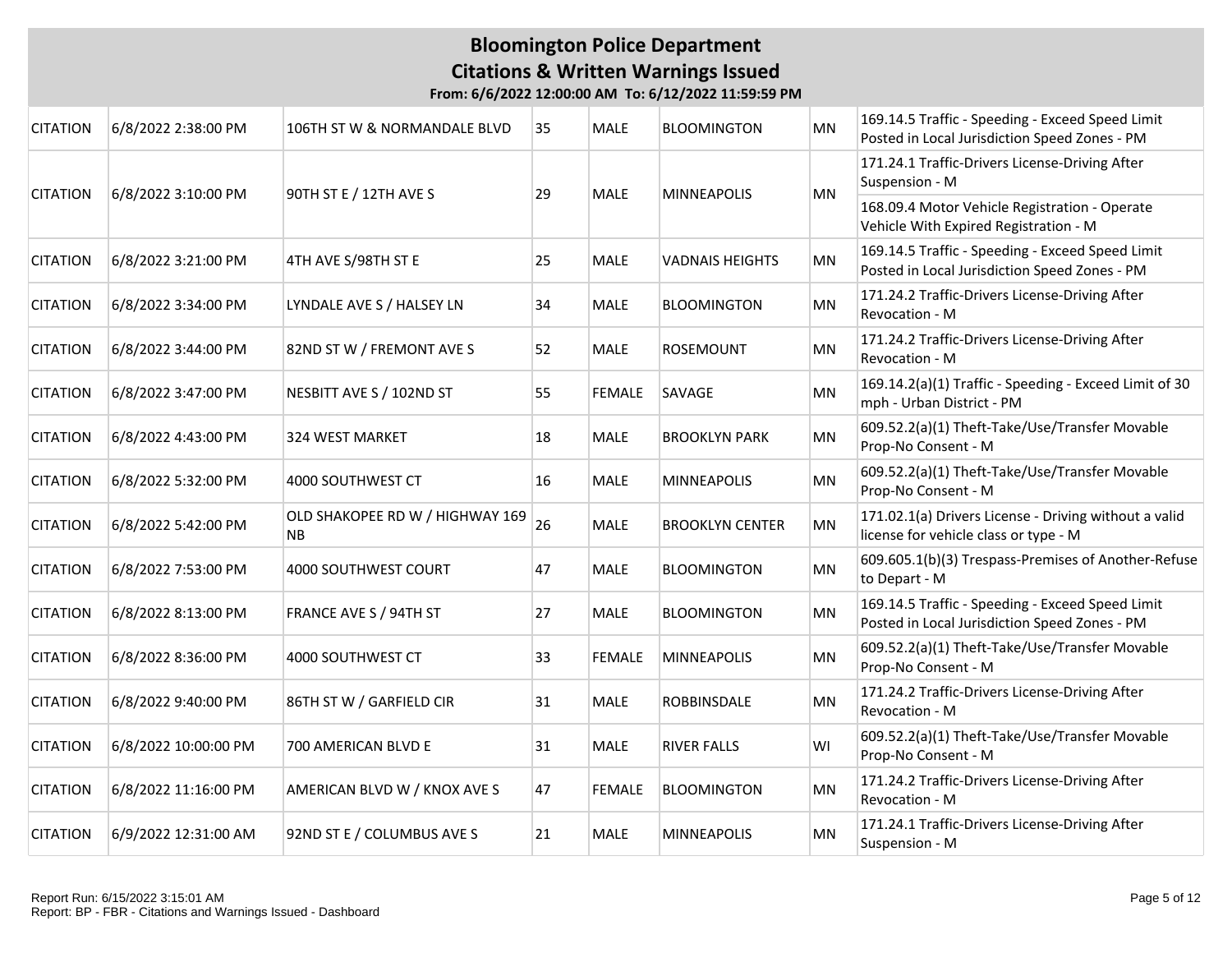### **Bloomington Police Department Citations & Written Warnings Issued From: 6/6/2022 12:00:00 AM To: 6/12/2022 11:59:59 PM**

| <b>CITATION</b> | 6/9/2022 7:20:00 AM                                                            | OSR/RIVERVIEW AVE                      | 45 | <b>FEMALE</b>                                                                     | ROSEMOUNT          | <b>MN</b> | 169.14.5 Traffic - Speeding - Exceed Speed Limit<br>Posted in Local Jurisdiction Speed Zones - PM |
|-----------------|--------------------------------------------------------------------------------|----------------------------------------|----|-----------------------------------------------------------------------------------|--------------------|-----------|---------------------------------------------------------------------------------------------------|
| <b>CITATION</b> | 6/9/2022 7:33:00 AM                                                            | 9625 10TH AVE S                        | 23 | <b>MALE</b>                                                                       | EAGAN              | MN        | 169.14.2(a) Traffic - Speeding - Exceed Limit - PM                                                |
| <b>CITATION</b> | 6/9/2022 7:38:00 AM                                                            | 9107 MEADOWVIEW RD                     | 23 | FEMALE                                                                            | <b>BLOOMINGTON</b> | MN        | 169.14.5 Traffic - Speeding - Exceed Speed Limit<br>Posted in Local Jurisdiction Speed Zones - PM |
| <b>CITATION</b> | 6/9/2022 7:44:00 AM                                                            | OLD SHAKOPEE RD E / RIVERVIEW<br>AVE S | 36 | <b>FEMALE</b>                                                                     | <b>BURNSVILLE</b>  | <b>MN</b> | 169.14.5 Traffic - Speeding - Exceed Speed Limit<br>Posted in Local Jurisdiction Speed Zones - PM |
| <b>CITATION</b> | 6/9/2022 7:58:00 AM                                                            | OSR/12TH AVE S                         | 32 | <b>FEMALE</b>                                                                     | <b>BLOOMINGTON</b> | MN        | 169.14.5 Traffic - Speeding - Exceed Speed Limit<br>Posted in Local Jurisdiction Speed Zones - PM |
|                 |                                                                                |                                        |    |                                                                                   |                    |           | 169.79.1 Traffic Regulation - Vehicle<br>Registration/Permit/Plates Required - PM                 |
| <b>CITATION</b> | 6/9/2022 8:02:00 AM                                                            | 1611 OLD SHAKOPEE RD E                 | 27 | <b>FEMALE</b>                                                                     | <b>SEATTLE</b>     | <b>WA</b> | 169.14.2(a) Traffic - Speeding - Exceed Limit - PM                                                |
| <b>CITATION</b> | 6/9/2022 8:03:00 AM                                                            | 9039 SPRINGSIDE LN                     | 20 | <b>FEMALE</b>                                                                     | <b>BLOOMINGTON</b> | <b>MN</b> | 169.14.5 Traffic - Speeding - Exceed Speed Limit<br>Posted in Local Jurisdiction Speed Zones - PM |
|                 |                                                                                |                                        |    | 169.14.2(a) Traffic - Speeding - Exceed Limit - PM                                |                    |           |                                                                                                   |
| <b>CITATION</b> | 6/9/2022 7:53:00 AM<br>370 98TH ST E<br>22<br><b>MALE</b><br><b>SAINT PAUL</b> |                                        | MN | 169.79.1 Traffic Regulation - Vehicle<br>Registration/Permit/Plates Required - PM |                    |           |                                                                                                   |
| <b>CITATION</b> | 6/9/2022 8:18:00 AM                                                            | INTERSTATE 35W SB / 98TH ST W          | 39 | <b>MALE</b>                                                                       | RICHFIELD          | <b>MN</b> | 169.79.1 Traffic Regulation - Vehicle<br>Registration/Permit/Plates Required - PM                 |
| <b>CITATION</b> | 6/9/2022 9:15:00 AM                                                            | 4000 OLD SHAKOPEE RD W                 | 33 | <b>FEMALE</b>                                                                     | <b>BLOOMINGTON</b> | <b>MN</b> | 169.14.5 Traffic - Speeding - Exceed Speed Limit<br>Posted in Local Jurisdiction Speed Zones - PM |
| <b>CITATION</b> | 6/9/2022 9:54:00 AM                                                            | 86TH ST E / OLD SHAKOPEE RD E          | 33 | <b>MALE</b>                                                                       | LAKEVILLE          | MN        | 169.79.1 Traffic Regulation - Vehicle<br>Registration/Permit/Plates Required - PM                 |
| <b>CITATION</b> | 6/9/2022 11:30:00 AM                                                           | 700 AMERICAN BLVD E                    | 31 | <b>MALE</b>                                                                       | <b>MINNEAPOLIS</b> | <b>MN</b> | 609.50.1(1) Obstruct Legal Process-Lawful Execution<br>Legal Process - GM                         |
|                 |                                                                                |                                        |    |                                                                                   |                    |           | 609.52.2(a)(1) Theft-Take/Use/Transfer Movable<br>Prop-No Consent - M                             |
|                 | 6/9/2022 12:21:00 PM                                                           |                                        | 54 |                                                                                   | <b>MINNEAPOLIS</b> | MN        | 609.50.1(1) Obstruct Legal Process-Lawful Execution<br>Legal Process - M                          |
| <b>CITATION</b> |                                                                                | 700 AMERICAN BLVD E                    |    | <b>FEMALE</b>                                                                     |                    |           | 609.52.2(a)(1) Theft-Take/Use/Transfer Movable<br>Prop-No Consent - M                             |
| <b>CITATION</b> | 6/9/2022 12:23:00 PM                                                           | 8242 17TH AVE S                        | 51 | <b>MALE</b>                                                                       | <b>MINNEAPOLIS</b> | MN        | 609.66.1(a)(4) Dangerous Weapons-Metal<br>Knuckles/Switch Blade - M                               |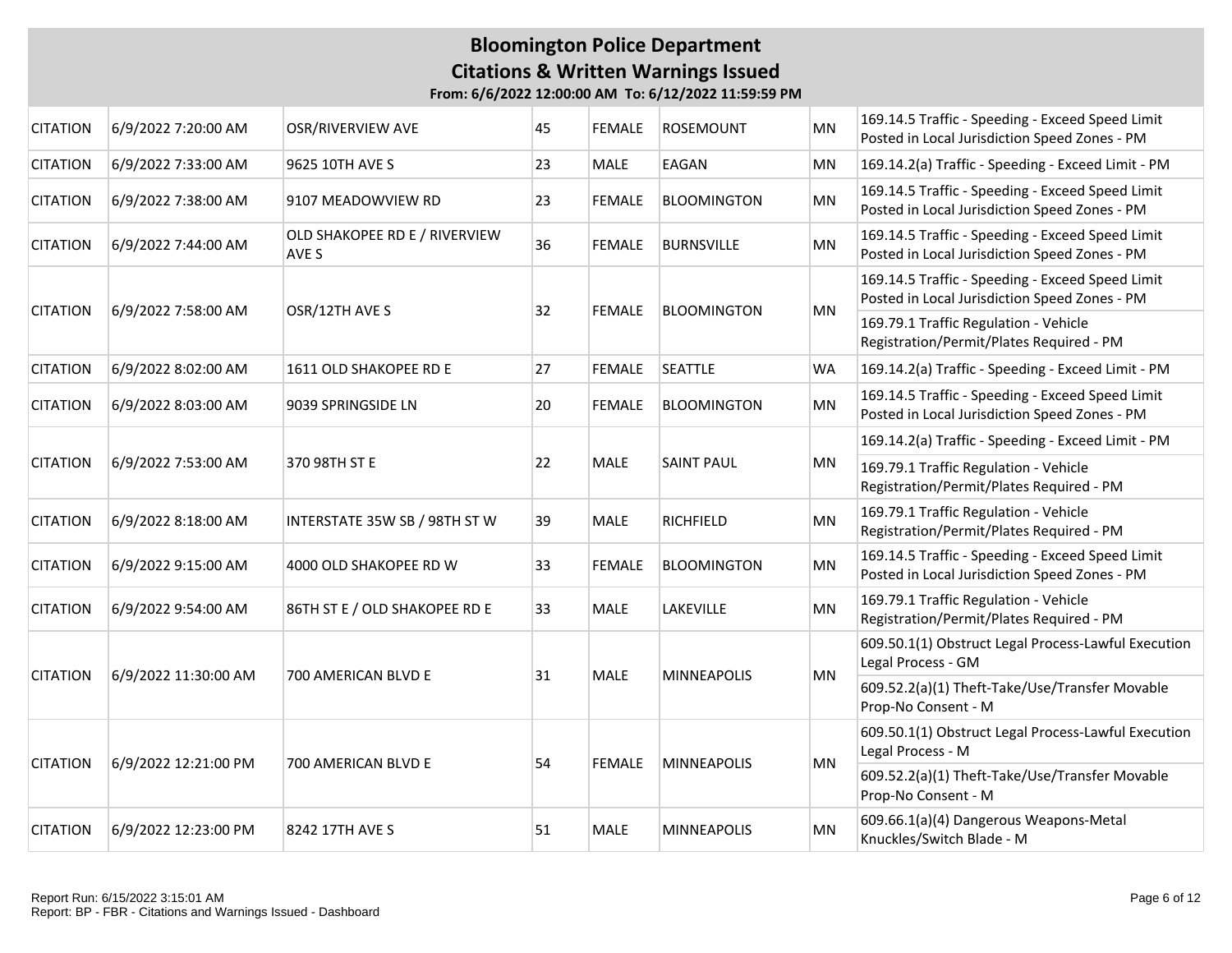|                 | 6/9/2022 12:23:00 PM | 8242 17TH AVE S             |    | <b>MALE</b>   |                      | <b>MN</b> | 609.52.2(a)(1) Theft-Take/Use/Transfer Movable<br>Prop-No Consent - M                                                |
|-----------------|----------------------|-----------------------------|----|---------------|----------------------|-----------|----------------------------------------------------------------------------------------------------------------------|
| <b>CITATION</b> |                      |                             | 51 |               | <b>MINNEAPOLIS</b>   |           | 609.50.1(1) Obstruct Legal Process-Lawful Execution<br>Legal Process - M                                             |
| <b>CITATION</b> | 6/9/2022 12:37:00 PM | 84TH ST W / PALMER AVE S    | 26 | <b>MALE</b>   | LAKEVILLE            | <b>MN</b> | 169.14.5 Traffic - Speeding - Exceed Speed Limit<br>Posted in Local Jurisdiction Speed Zones - PM                    |
| <b>CITATION</b> | 6/9/2022 1:47:00 PM  | 9600B & FRANCE AVE S        | 24 | <b>FEMALE</b> | <b>BLOOMINGTON</b>   | MN        | 169.14.5 Traffic - Speeding - Exceed Speed Limit<br>Posted in Local Jurisdiction Speed Zones - PM                    |
| <b>CITATION</b> | 6/9/2022 2:27:00 PM  | 4000 SOUTHWEST CT           | 31 | <b>MALE</b>   | <b>BROOKLYN PARK</b> | MN        | 609.52.2(a)(1) Theft-Take/Use/Transfer Movable<br>Prop-No Consent - M                                                |
|                 | 6/9/2022 2:46:00 PM  | SOUTHWOOD DR & NORMANDALE   | 27 | <b>FEMALE</b> |                      | SD        | 171.24.1 Traffic-Drivers License-Driving After<br>Suspension - M                                                     |
| <b>CITATION</b> |                      | <b>BLVD</b>                 |    |               | <b>SIOUX FALLS</b>   |           | 169.14.5 Traffic - Speeding - Exceed Speed Limit<br>Posted in Local Jurisdiction Speed Zones - PM                    |
| <b>CITATION</b> | 6/9/2022 3:08:00 PM  | 84TH ST W / NORMANDALE BLVD | 42 | <b>FEMALE</b> | <b>HOPKINS</b>       | MN        | 169.14.5 Traffic - Speeding - Exceed Speed Limit<br>Posted in Local Jurisdiction Speed Zones - PM                    |
| <b>CITATION</b> | 6/9/2022 3:32:00 PM  | 84TH ST W / NORMANDALE BLVD | 60 | <b>FEMALE</b> | <b>BLOOMINGTON</b>   | MN        | 169.14.5 Traffic - Speeding - Exceed Speed Limit<br>Posted in Local Jurisdiction Speed Zones - PM                    |
| <b>CITATION</b> | 6/9/2022 3:37:00 PM  | 9100 OLD CEDAR AVE S        | 18 | <b>MALE</b>   | <b>BLOOMINGTON</b>   | MN        | 10.20 Throw or deposit litter upon any street or other<br>public place from vehicle - M                              |
| <b>CITATION</b> | 6/9/2022 3:53:00 PM  | DAKOTA RD / NESBITT AVE S   | 46 | <b>FEMALE</b> | <b>SHAKOPEE</b>      | MN        | 169.14.2(a)(1) Traffic - Speeding - Exceed Limit of 30<br>mph - Urban District - PM                                  |
|                 |                      |                             |    |               |                      |           | 171.24.3 Traffic-Drivers License-Driving After<br>Cancellation - M                                                   |
| <b>CITATION</b> | 6/9/2022 4:03:00 PM  | 12TH / AMERICAN BLVD        | 32 | <b>MALE</b>   | LITTLE CANADA        | MN        | 169.79.1 Traffic Regulation - Vehicle<br>Registration/Permit/Plates Required - PM                                    |
| <b>CITATION</b> | 6/9/2022 4:24:00 PM  | 700 AMERICAN BLVD E         | 20 | <b>FEMALE</b> | <b>BURNSVILLE</b>    | MN        | 609.52.2(a)(1) Theft-Take/Use/Transfer Movable<br>Prop-No Consent - M                                                |
| <b>CITATION</b> | 6/9/2022 4:30:00 PM  | 700 AMERICAN BLVD E         | 19 | <b>FEMALE</b> | SAVAGE               | MN        | 609.52.2(a)(1) Theft-Take/Use/Transfer Movable<br>Prop-No Consent - M                                                |
| <b>CITATION</b> | 6/9/2022 4:35:00 PM  | 700 AMERICAN BLVD E         | 19 | <b>FEMALE</b> | <b>MINNEAPOLIS</b>   | MN        | 609.52.2(a)(1) Theft-Take/Use/Transfer Movable<br>Prop-No Consent - M                                                |
| <b>CITATION</b> | 6/9/2022 4:37:00 PM  | PARK AVE S / 82ND ST E      | 19 | <b>FEMALE</b> | <b>BURNSVILLE</b>    | MN        | 169.30(b) Traffic Regulation - Failure to Stop at Stop<br>Signs or Stop Lines at Entrance to Through Highway -<br>PM |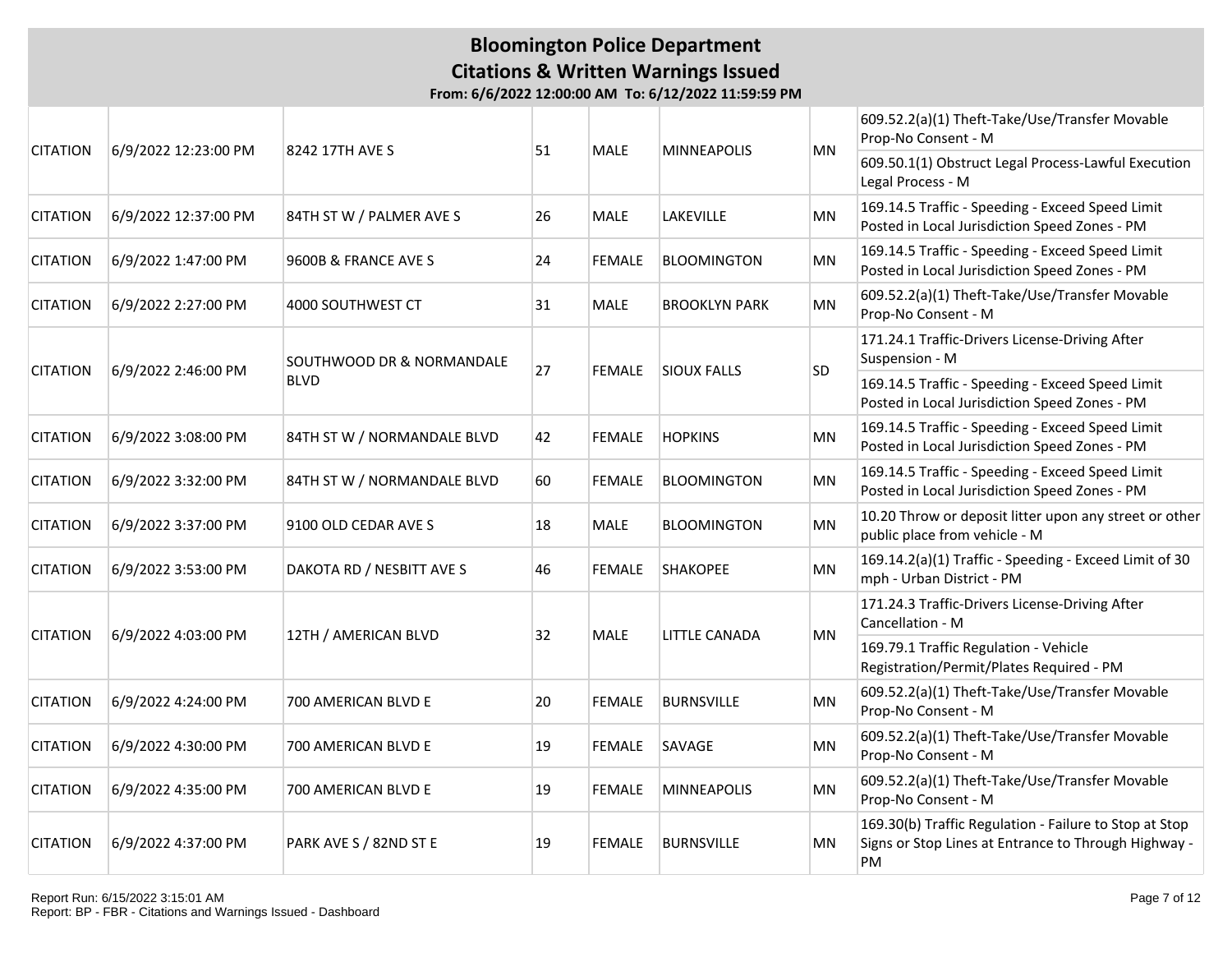|                 |                      |                                              |    | MALE          |                         | <b>MS</b> | 609.50.1(3) Obstruct Firefighting-Interfere/Obstruct -<br>M                                       |
|-----------------|----------------------|----------------------------------------------|----|---------------|-------------------------|-----------|---------------------------------------------------------------------------------------------------|
| <b>CITATION</b> | 6/9/2022 4:49:00 PM  | 82ND/28TH AVE                                | 32 |               | <b>BROOKLYN PARK</b>    |           | 609.506.1 Give Peace Officer False<br>Name/Birthdate/ID Card - M                                  |
|                 |                      |                                              |    |               |                         |           | 168.12.1(g) Motor Vehicle Registration-Transfer<br>Plates/Tabs/Stickers to Another Vehicle - M    |
| <b>CITATION</b> | 6/9/2022 6:39:00 PM  | NORMANDALE BLVD / 84TH ST W                  | 27 | <b>FEMALE</b> | <b>BLOOMINGTON</b>      | MN        | 169.79.1 Traffic Regulation - Vehicle<br>Registration/Permit/Plates Required - PM                 |
| <b>CITATION</b> | 6/9/2022 6:39:00 PM  | 8151 WINSTEAD WAY                            | 15 | MALE          | <b>ST PAUL</b>          | <b>MN</b> | 609.681 Unlawful Smoking - PM                                                                     |
| <b>CITATION</b> | 6/9/2022 9:07:00 PM  | 700 AMERICAN BLVD E                          | 18 | <b>FEMALE</b> | <b>MINNEAPOLIS</b>      | <b>MN</b> | 609.52.2(a)(1) Theft-Take/Use/Transfer Movable<br>Prop-No Consent - M                             |
| <b>CITATION</b> | 6/9/2022 10:02:00 PM | 700 AMERICAN BLVD E                          | 22 | <b>FEMALE</b> | <b>COLUMBIA HEIGHTS</b> | <b>MN</b> | 609.52.2(a)(1) Theft-Take/Use/Transfer Movable<br>Prop-No Consent - M                             |
|                 |                      |                                              |    |               |                         |           | 609.50.1(2) Obstruct Legal Process-Interfere w/Peace<br>Officer - GM                              |
| <b>CITATION</b> | 6/9/2022 11:27:00 PM | 700 E. AMERICAN BLVD.                        | 22 | MALE          | <b>MINNEAPOLIS</b>      | <b>MN</b> | 609.487.6 Fleeing a Peace Officer By a Means Other<br>Than a Motor Vehicle - M                    |
|                 |                      |                                              |    |               |                         |           | 609.52.2(a)(1) Theft-Take/Use/Transfer Movable<br>Prop-No Consent - M                             |
| <b>CITATION</b> | 6/10/2022 1:09:00 AM | OLD SHAKOPEE RD E / CHICAGO AVE S 20         |    | <b>MALE</b>   | <b>HOPKINS</b>          | <b>MN</b> | 169.14.5 Traffic - Speeding - Exceed Speed Limit<br>Posted in Local Jurisdiction Speed Zones - PM |
| <b>CITATION</b> | 6/10/2022 4:10:00 AM | 8100 24TH AVE S                              | 38 | <b>MALE</b>   | <b>BURNSVILLE</b>       | <b>MN</b> | 609.605.1(b)(8) Trespass-Return to Property Within<br>One Year - M                                |
| <b>CITATION</b> | 6/10/2022 6:00:00 AM | 84TH ST W / NORMANDALE BLVD                  | 51 | <b>MALE</b>   | <b>BLOOMINGTON</b>      | MN        | 171.27.1(a) Expiration of Drivers License - Over 21 - M                                           |
| <b>CITATION</b> | 6/10/2022 6:16:00 AM | 90TH ST W / FRANCE AVE S                     | 57 | <b>MALE</b>   | <b>MINNESOTA</b>        | <b>MN</b> | 171.24.5 Traffic-DL-Driving after cancellation-inimical<br>to public safety - GM                  |
| <b>CITATION</b> | 6/10/2022 7:23:00 AM | 4304 OLD SHAKOPEE RD W                       | 27 | <b>FEMALE</b> | <b>BLOOMINGTON</b>      | <b>MN</b> | 169.79.1 Traffic Regulation - Vehicle<br>Registration/Permit/Plates Required - PM                 |
| <b>CITATION</b> | 6/10/2022 7:32:00 AM | OLD SHAKOPEE RD W / MORRIS AVE S 18          |    | MALE          | <b>EDEN PRAIRIE</b>     | MN        | 169.14.5 Traffic - Speeding - Exceed Speed Limit<br>Posted in Local Jurisdiction Speed Zones - PM |
| <b>CITATION</b> | 6/10/2022 7:40:00 AM | 4600 OLD SHAKOPEE RD W                       | 67 | MALE          | <b>BURNSVILLE</b>       | <b>MN</b> | 169.14.5 Traffic - Speeding - Exceed Speed Limit<br>Posted in Local Jurisdiction Speed Zones - PM |
| <b>CITATION</b> | 6/10/2022 7:42:00 AM | MORRIS AVE S / W OLD SHAKOPEE<br><b>ROAD</b> | 20 | <b>FEMALE</b> | <b>SHAKOPEE</b>         | <b>MN</b> | 169.14.5 Traffic - Speeding - Exceed Speed Limit<br>Posted in Local Jurisdiction Speed Zones - PM |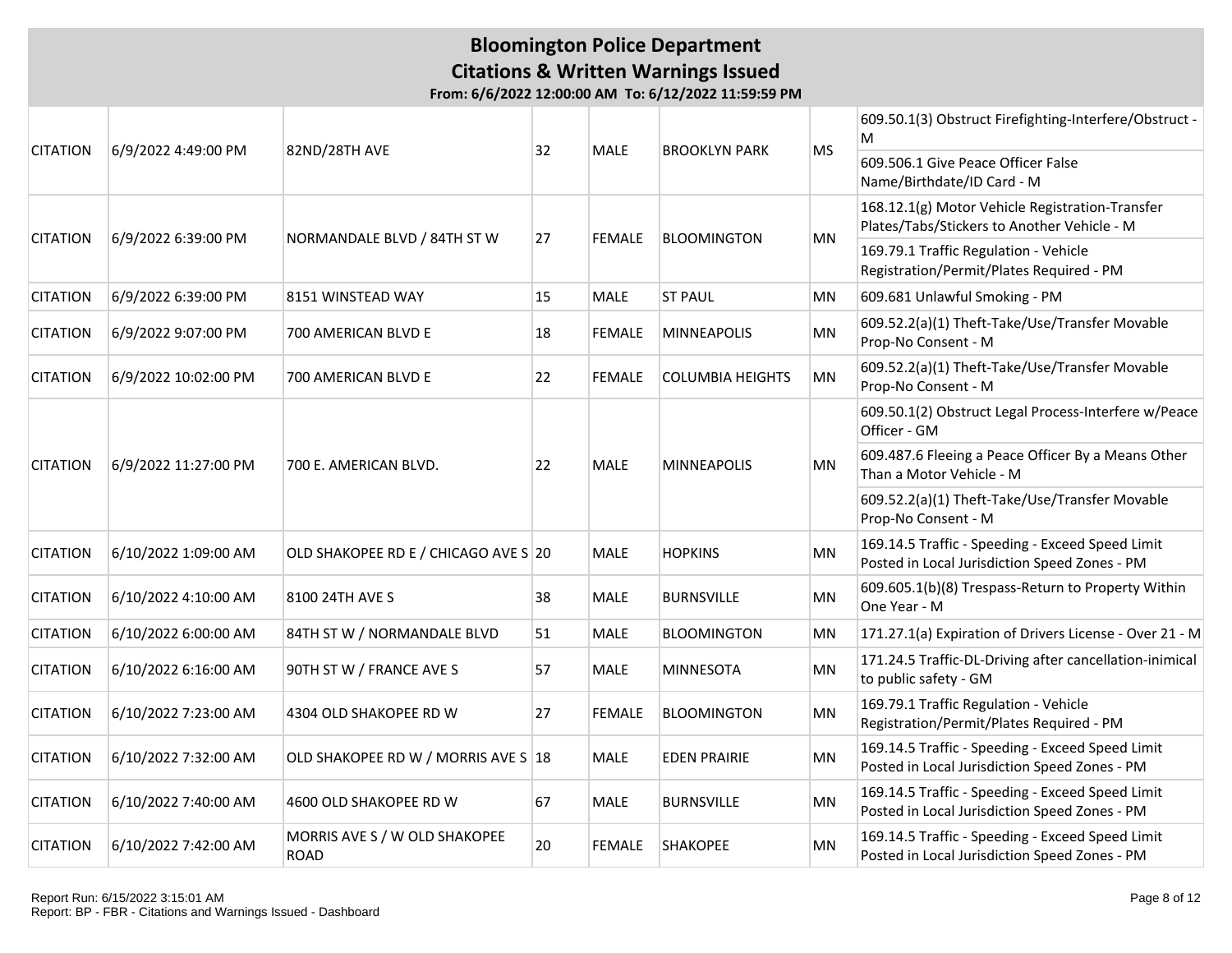**From: 6/6/2022 12:00:00 AM To: 6/12/2022 11:59:59 PM**

| 6/10/2022 7:49:00 AM  |                                 |                         | <b>MALE</b>                                       | BLOOMINGTON        | MN                 | 169.14.5 Traffic - Speeding - Exceed Speed Limit<br>Posted in Local Jurisdiction Speed Zones - PM                              |
|-----------------------|---------------------------------|-------------------------|---------------------------------------------------|--------------------|--------------------|--------------------------------------------------------------------------------------------------------------------------------|
| 6/10/2022 7:59:00 AM  | 4600 OLD SHAKOPEE RD W          | 25                      | <b>MALE</b>                                       | LAKEVILLE          | <b>MN</b>          | 169.14.5 Traffic - Speeding - Exceed Speed Limit<br>Posted in Local Jurisdiction Speed Zones - PM                              |
| 6/10/2022 11:10:00 AM | 700 AMERICAN BLVD E             | 17                      | <b>MALE</b>                                       | <b>SAINT PAUL</b>  | MN                 | 609.52.2(a)(1) Theft-Take/Use/Transfer Movable<br>Prop-No Consent - M                                                          |
| 6/10/2022 12:58:00 PM | 679 AMERICAN BLVD E             | 24                      | <b>FEMALE</b>                                     | <b>BLOOMINGTON</b> | ΜN                 | 609.324.6(2) Prostitution-Prostitute-Hired, Offers, or<br>Agrees to be Hired to Engage in Prostitution in Public<br>Place - GM |
| 6/10/2022 1:53:00 PM  | AMERICAN BLVD E / 24TH AVE S    | 18                      | <b>FEMALE</b>                                     | <b>BLOOMINGTON</b> | MN                 | 171.24.1 Traffic-Drivers License-Driving After<br>Suspension - M                                                               |
| 6/10/2022 1:55:00 PM  | AMERICAN BLVD E / CHICAGO AVE S | 30                      | <b>MALE</b>                                       | BLOOMINGTON        | MN                 | 171.24.2 Traffic-Drivers License-Driving After<br>Revocation - M                                                               |
| 6/10/2022 2:18:00 PM  | AMERICAN BLVD E / 2ND AVE S     | 41                      | <b>FEMALE</b>                                     | <b>MINNEAPOLIS</b> | MN                 | 171.24.2 Traffic-Drivers License-Driving After<br>Revocation - M                                                               |
| 6/10/2022 2:47:00 PM  | AMERICAN BLVD E / CHICAGO AVE S |                         | <b>MALE</b>                                       | <b>MINNEAPOLIS</b> | <b>MN</b>          | 624.714.1a Carry/Possess Pistol w/out Permit - Public<br>Place - Gross Misdemeanor; Second or Subsequent -<br>Felony - GM      |
|                       |                                 |                         |                                                   |                    |                    | 152.027.3 Drugs - Possess Over 1.4 Grams Marijuana<br>In Motor Vehicle - M                                                     |
| 6/8/2022 8:24:00 AM   | 9025 16TH AV S                  | 44                      | <b>FEMALE</b>                                     | <b>BLOOMINGTON</b> | MN                 | 169.444.1 Traffic Regulation - School Bus - Stop Signal<br>Extended/Red Lights Flashing - Other Drivers to Stop -<br>M         |
| 6/10/2022 3:46:00 PM  | <b>330 EAST BROADWAY</b>        | 31                      | <b>MALE</b>                                       | <b>EDINA</b>       | <b>MN</b>          | 609.605.1(b)(8) Trespass-Return to Property Within<br>One Year - M                                                             |
| 6/8/2022 8:19:00 AM   | 9231 12TH AV S                  | 39                      | <b>FEMALE</b>                                     | <b>BLOOMINGTON</b> | <b>MN</b>          | 169.444.1 Traffic Regulation - School Bus - Stop Signal<br>Extended/Red Lights Flashing - Other Drivers to Stop -<br>М         |
|                       |                                 |                         |                                                   |                    |                    | 169.797.3 Traffic Regulation-Uninsured Vehicle-<br>Driver Violation - M                                                        |
|                       |                                 |                         |                                                   |                    |                    | 169.79.1 Traffic Regulation - Vehicle<br>Registration/Permit/Plates Required - PM                                              |
| 6/10/2022 7:16:00 PM  | NICOLLET AVE S / 78TH ST E      | 37                      | <b>MALE</b>                                       | MINNEAPOLIS        | MN                 | 169.06.4(a) Traffic Regulations - Failure to obey<br>traffic control device - PM                                               |
| 6/10/2022 7:54:00 PM  | 10700 HAMPSHIRE AVE S           | 25                      | <b>FEMALE</b>                                     | <b>MINNEAPOLIS</b> | <b>MN</b>          | 8.43(b) Parked in a handicap zone without a parking<br>permit - M                                                              |
|                       | 6/10/2022 3:53:00 PM            | <b>10108 PENN AVE S</b> | OLD SHAKOPEE RD W / MORRIS AVE S 55<br> 34 <br>20 | <b>FEMALE</b>      | <b>BLOOMINGTON</b> | <b>MN</b>                                                                                                                      |

Report Run: 6/15/2022 3:15:01 AM

Report: BP - FBR - Citations and Warnings Issued - Dashboard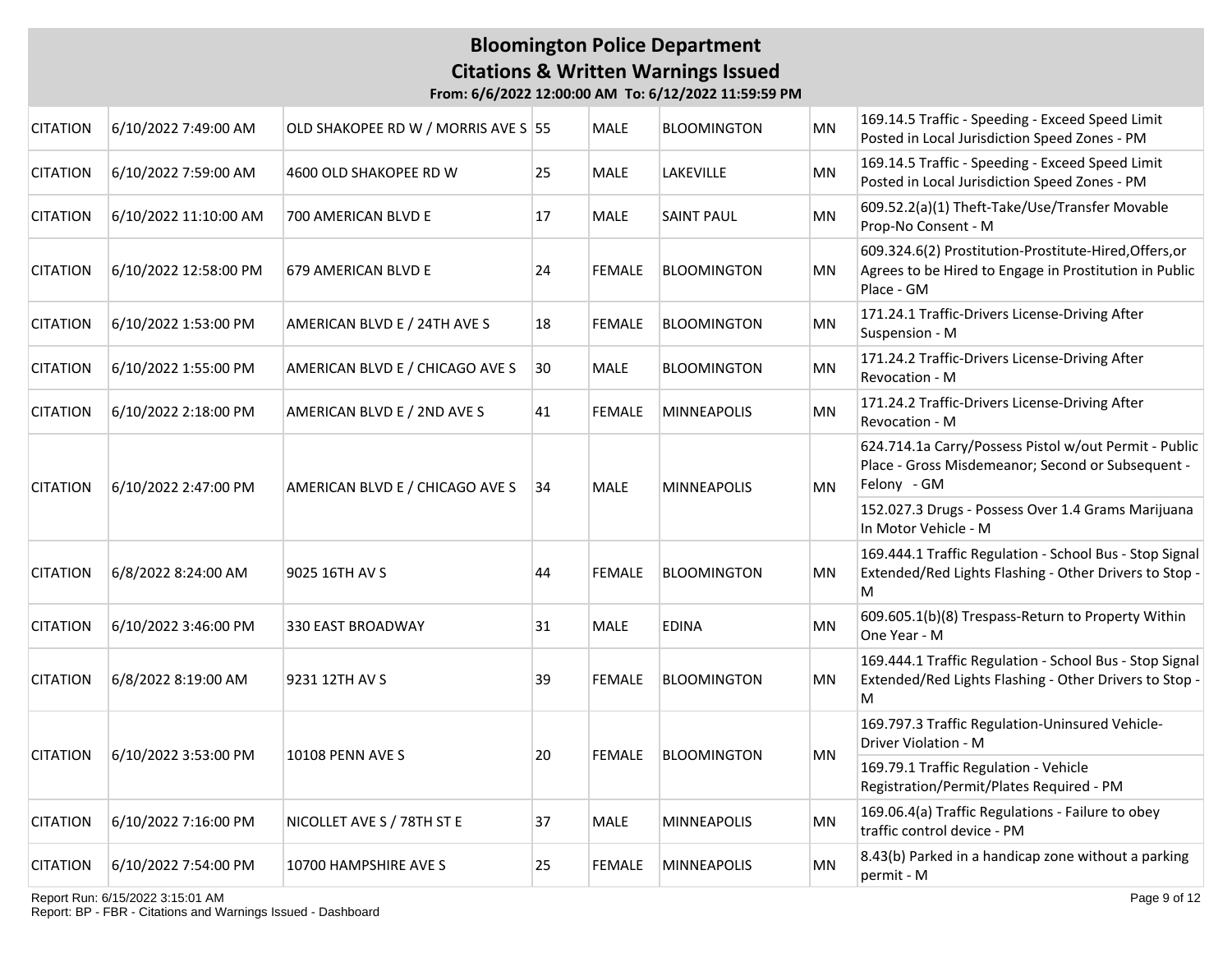| <b>CITATION</b> | 6/10/2022 8:30:00 PM  | 86TH ST W / LYNDALE AVE S                    | 58 | FEMALE        | <b>GRAND PRAIRIE</b> | TX        | 168.09.4 Motor Vehicle Registration - Operate<br>Vehicle With Expired Registration - M                             |
|-----------------|-----------------------|----------------------------------------------|----|---------------|----------------------|-----------|--------------------------------------------------------------------------------------------------------------------|
| <b>CITATION</b> | 6/10/2022 9:01:00 PM  | 82ND ST E / 5TH AVE S                        | 31 | <b>MALE</b>   | <b>RICHFIELD</b>     | <b>MN</b> | 169.797.2 Traffic Regulation-Uninsured Vehicle-<br>Owner Violation - M                                             |
| <b>CITATION</b> | 6/10/2022 9:02:00 PM  | 700 AMERICAN BLVD E                          | 19 | <b>FEMALE</b> | <b>BLAINE</b>        | ΜN        | 609.52.2(a)(1) Theft-Take/Use/Transfer Movable<br>Prop-No Consent - M                                              |
|                 |                       |                                              |    |               |                      |           | 609.506.1 Give Peace Officer False<br>Name/Birthdate/ID Card - M                                                   |
| <b>CITATION</b> | 6/10/2022 10:08:00 PM | 78TH ST E / 12TH AVE S                       | 26 | <b>MALE</b>   | <b>CHANHASSEN</b>    | <b>MN</b> | 171.24.1 Traffic-Drivers License-Driving After<br>Suspension - M                                                   |
| <b>CITATION</b> | 6/10/2022 10:10:00 PM | 700 AMERICAN BLVD E                          | 38 | <b>MALE</b>   | <b>BURNSVILLE</b>    | MN        | 609.52.2(a)(1) Theft-Take/Use/Transfer Movable<br>Prop-No Consent - M                                              |
|                 |                       |                                              |    |               |                      |           | 609.605.1(b)(8) Trespass-Return to Property Within<br>One Year - M                                                 |
| <b>CITATION</b> | 6/10/2022 11:30:00 PM | EB INTERSTATE 494 EB / LYNDALE AVE<br>S      | 32 | <b>FEMALE</b> | <b>WOODBURY</b>      | MN        | 169.14.5 Traffic - Speeding - Exceed Speed Limit<br>Posted in Local Jurisdiction Speed Zones - PM                  |
| <b>CITATION</b> | 6/11/2022 1:25:00 AM  | OLD SHAKOPEE RD E / CHICAGO AVE S 27         |    | <b>MALE</b>   | <b>BLOOMINGTON</b>   | <b>MN</b> | 169.14.5 Traffic - Speeding - Exceed Speed Limit<br>Posted in Local Jurisdiction Speed Zones - PM                  |
| <b>CITATION</b> | 6/11/2022 2:38:00 AM  | OLD SHAKOPE RD W / NORMANDALE<br><b>BLVD</b> | 17 | <b>MALE</b>   | <b>MINNEAPOLIS</b>   | MN        | 171.05.2b(b) Drivers' Licenses - Instruction Permit<br>Violation- Under 18 Yrs must be supervised. - M             |
|                 |                       |                                              |    |               |                      |           | 169.06.4(a) Traffic Regulations - Failure to obey<br>traffic control device - PM                                   |
| <b>CITATION</b> | 6/11/2022 2:41:00 AM  | INTERSTATE 494 EB / PORTLAND AVE<br>S        | 25 | <b>FEMALE</b> | <b>MINNEAPOLIS</b>   | <b>MN</b> | 171.05.1(a) Drivers' Licenses - Instruction Permit<br>Violations - Persons 18 Years or Older - Requirements<br>- M |
| <b>CITATION</b> | 6/11/2022 12:32:00 PM | 8100 24TH AVE S                              | 38 | <b>MALE</b>   | <b>BURNSVILLE</b>    | <b>MN</b> | 609.605.1(b)(8) Trespass-Return to Property Within<br>One Year - M                                                 |
| <b>CITATION</b> | 6/11/2022 12:45:00 PM | 4000 SW. CT.                                 | 29 | FEMALE        | <b>WOODBURY</b>      | MN        | 609.52.2(a)(1) Theft-Take/Use/Transfer Movable<br>Prop-No Consent - M                                              |
| <b>CITATION</b> | 6/11/2022 2:27:00 PM  | 4000 SW. CT.                                 | 61 | <b>MALE</b>   | <b>MINNEAPOLIS</b>   | <b>MN</b> | 609.52.2(a)(1) Theft-Take/Use/Transfer Movable<br>Prop-No Consent - GM                                             |
|                 | 6/11/2022 2:48:00 PM  |                                              | 27 |               | <b>RICHFIELD</b>     | MN        | 171.24.1 Traffic-Drivers License-Driving After<br>Suspension - M                                                   |
| <b>CITATION</b> |                       | 5TH AVE S / AMERICAN BLVD E                  |    | <b>MALE</b>   |                      |           | 152.027.3 Drugs - Possess Over 1.4 Grams Marijuana<br>In Motor Vehicle - M                                         |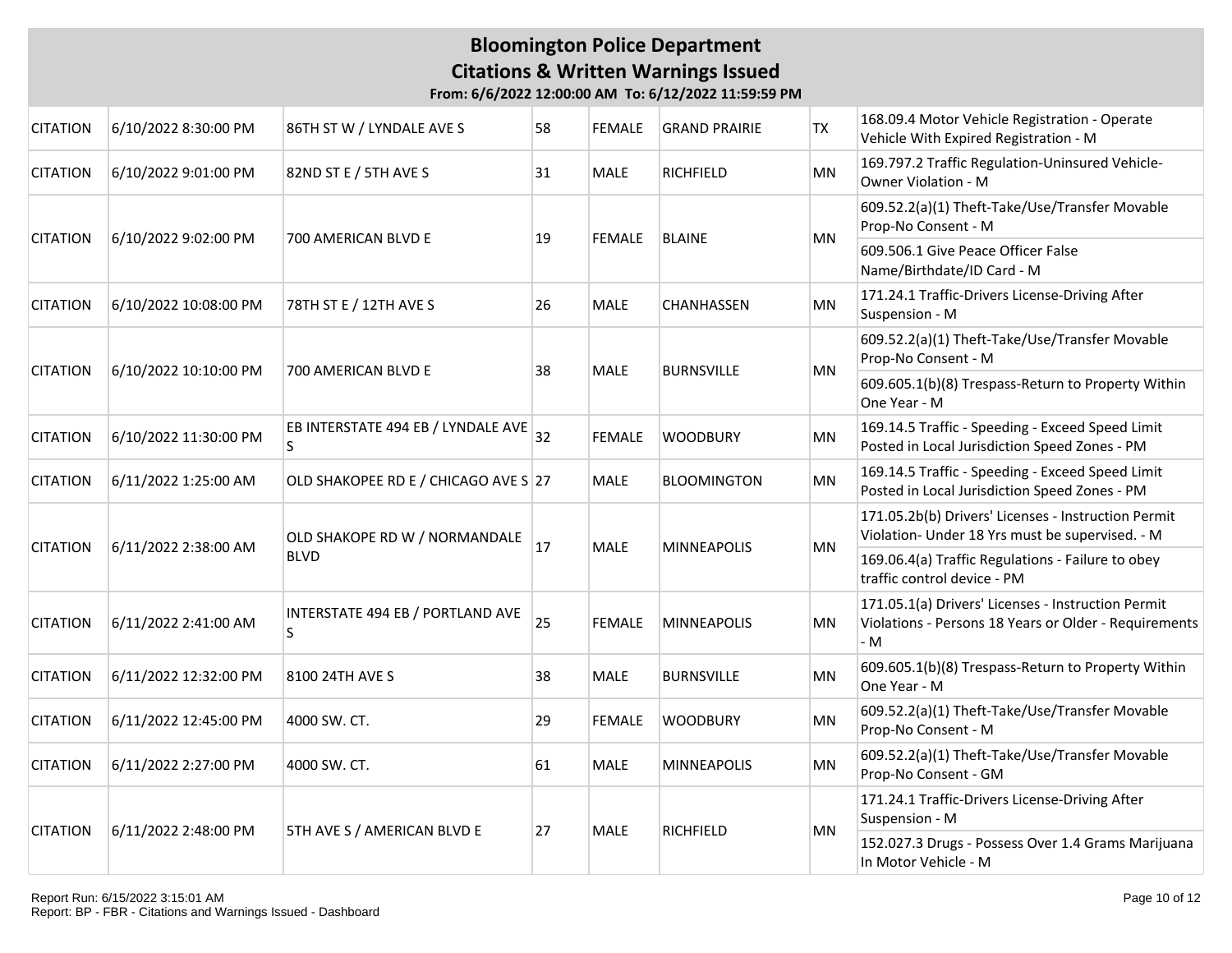### **Bloomington Police Department Citations & Written Warnings Issued From: 6/6/2022 12:00:00 AM To: 6/12/2022 11:59:59 PM**

|                 | 6/11/2022 5:21:00 PM  | 401 SOUTH AVE.                             |    |               |                     |           | 609.605.1(b)(3) Trespass-Premises of Another-Refuse<br>to Depart - M                                  |
|-----------------|-----------------------|--------------------------------------------|----|---------------|---------------------|-----------|-------------------------------------------------------------------------------------------------------|
| <b>CITATION</b> |                       |                                            | 18 | <b>FEMALE</b> | <b>MINNEAPOLIS</b>  | <b>MN</b> | 609.50.1(2) Obstruct Legal Process-Interfere w/Peace<br>Officer - M                                   |
| <b>CITATION</b> | 6/11/2022 8:38:00 PM  | 4000 SOUTHWEST CT                          | 43 | <b>MALE</b>   | <b>BLOOMINGTON</b>  | <b>MN</b> | 609.52.2(a)(1) Theft-Take/Use/Transfer Movable<br>Prop-No Consent - M                                 |
| <b>CITATION</b> | 6/11/2022 8:53:00 PM  | 81ST ST E / PORTLAND AVE S                 | 23 | <b>MALE</b>   | <b>MINNEAPOLIS</b>  | MN        | 171.24.1 Traffic-Drivers License-Driving After<br>Suspension - M                                      |
| <b>CITATION</b> | 6/11/2022 9:02:00 PM  | 78TH ST E / PORTLAND AVE S                 | 44 | <b>MALE</b>   | LAKEVILLE           | MN        | 171.24.2 Traffic-Drivers License-Driving After<br>Revocation - M                                      |
| <b>CITATION</b> | 6/11/2022 9:44:00 PM  | BLAISDELL AVE S / 92ND ST W                | 41 | <b>MALE</b>   | <b>MINNEAPOLIS</b>  | <b>MN</b> | 168.09.4 Motor Vehicle Registration - Operate<br>Vehicle With Expired Registration - M                |
| <b>CITATION</b> | 6/11/2022 11:26:00 PM | 12TH AVE S / OLD SHAKOPEE RD E             | 21 | <b>FEMALE</b> | <b>BLOOMINGTON</b>  | MN        | 171.24.1 Traffic-Drivers License-Driving After<br>Suspension - M                                      |
|                 | 6/12/2022 3:13:00 AM  | OLD SHAKOPEE RD E / MEADOVIEW<br><b>RD</b> |    |               |                     |           | 169A.20.1(1) Traffic - DWI - Operate Motor Vehicle<br>Under Influence of Alcohol - M                  |
| <b>CITATION</b> |                       |                                            | 23 | <b>FEMALE</b> | <b>WOODBURY</b>     | <b>MN</b> | 169A.20.1(5) Traffic - DWI - Operate Motor Vehicle -<br>Alcohol Concentration 0.08 Within 2 Hours - M |
| <b>CITATION</b> | 6/12/2022 3:35:00 AM  | 78TH ST / 12TH AVE S                       | 25 | <b>MALE</b>   | <b>CHICO</b>        | CA        | 169.06.4(a) Traffic Regulations - Failure to obey<br>traffic control device - PM                      |
| <b>CITATION</b> | 6/12/2022 6:50:00 AM  | 8100 24TH AVE S                            | 31 | <b>MALE</b>   | <b>APPLE VALLEY</b> | MN        | 609.506.2 Giving Peace Officer False Name-of<br>Another Person - GM                                   |
|                 |                       |                                            |    |               |                     |           | 609.52.2(a)(1) Theft-Take/Use/Transfer Movable<br>Prop-No Consent - M                                 |
| <b>CITATION</b> | 6/12/2022 2:22:00 PM  | 4000 SOUTHWEST CT                          | 19 | <b>FEMALE</b> | <b>SAINT PAUL</b>   | MN        | 609.605.1(b)(8) Trespass-Return to Property Within<br>One Year - M                                    |
| <b>CITATION</b> | 6/12/2022 2:50:00 PM  | 4220 78TH ST W                             | 30 | <b>MALE</b>   | <b>MINNEAPOLIS</b>  | MN        | 609.224.1(2) Assault-5th Deg-Inflict or Attempt Bodily<br>Harm - M                                    |
|                 |                       |                                            |    |               |                     |           | 609.506.1 Give Peace Officer False<br>Name/Birthdate/ID Card - M                                      |
| <b>CITATION</b> | 6/12/2022 4:29:00 PM  | 86TH ST E & 17TH AVE S                     | 19 | <b>MALE</b>   | <b>BLOOMINGTON</b>  | MN        | 169.79.1 Traffic Regulation - Vehicle<br>Registration/Permit/Plates Required - PM                     |
| <b>CITATION</b> | 6/12/2022 5:31:00 PM  | 7956 LYNDALE AVE S                         | 33 | <b>MALE</b>   | <b>BLOOMINGTON</b>  | MN        | 609.72.1(3) Disorderly Conduct -<br>Offensive/Abusive/Boisterous/Noisy/Obscene - M                    |